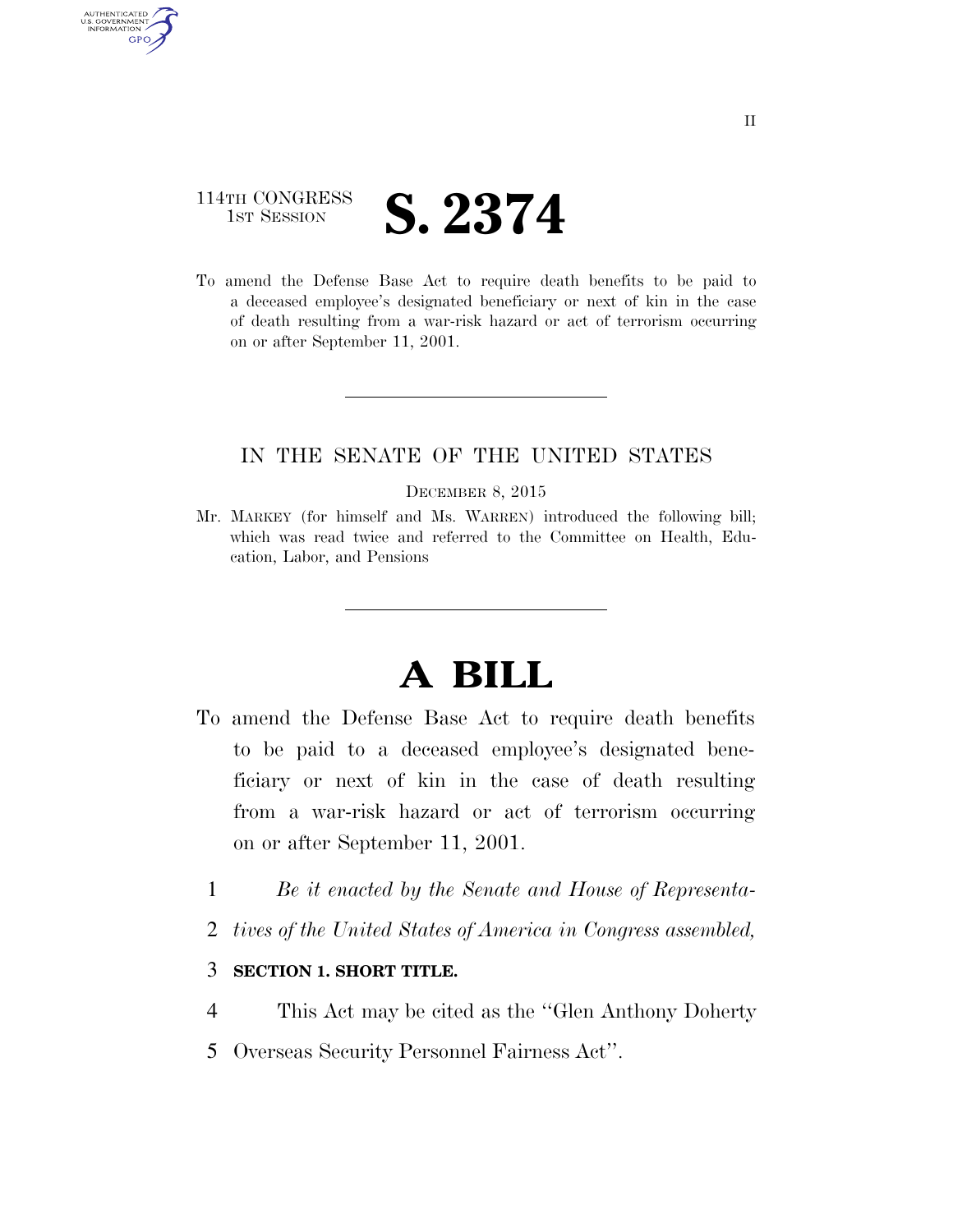The Defense Base Act (42 U.S.C. 1651 et seq.) is amended by adding at the end the following new section: **''SEC. 6. DEATH BENEFITS.** 

 ''(a) IN GENERAL.—In the case of a person covered by this Act who dies as a result of a war-risk hazard or act of terrorism, if there is no person eligible for a death benefit of the deceased under section 9 of the Longshore and Harbor Workers' Compensation Act (33 U.S.C. 909), then the benefits provided under section 9(b) of such Act to a widow or widower of the deceased shall be paid— ''(1) to a beneficiary designated by the de-

ceased; or

15  $\frac{1}{2}$  if there is no designated beneficiary, to the next of kin or the estate of the deceased under appli-cable State law.

 ''(b) PAYMENT OF BENEFITS.—Benefits found to be due under this section shall be paid from the compensation fund established by section 8147 of title 5, United States Code.

22 "'(c) WAR-RISK HAZARD DEFINED.—In this section, the term 'war-risk hazard' has the meaning provided in section 201(b) of the War Hazards Compensation Act (42 U.S.C.  $1711(b)$ ).